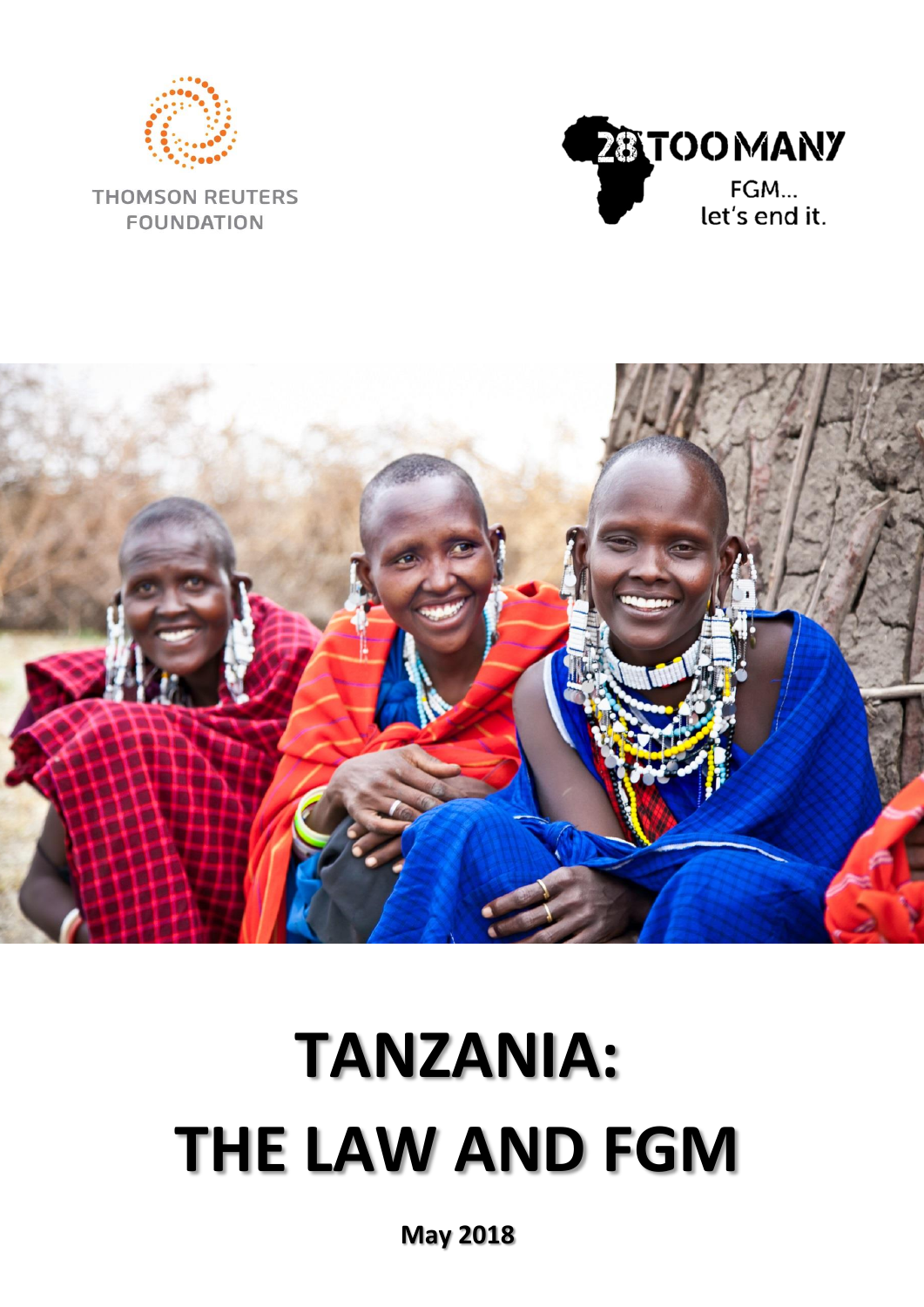

#### **In Tanzania, the prevalence of FGM in women aged 15–49 is 10%.**



The regions with the highest prevalence are in the centre and north of the country.

- Women generally undergo FGM as infants or after the age of 13.
- 'Cut, flesh removed' is the most common type of FGM practised.
- Almost all FGM is carried out by traditional practitioners.
- 95% of women who have heard of FGM do not think the practice should be continued.

Source of data: Ministry of Health, Community Development, Gender, Elderly and Children (MoHCDGEC) [Tanzania Mainland], Ministry of Health (MoH) [Zanzibar], National Bureau of Statistics (NBS), Office of the Chief Government Statistician (OCGS), and ICF (2016) *Tanzania Demographic and Health Survey and Malaria Indicator Survey (TDHS-MIS) 2015- 16*. Dar es Salaam, Tanzania, and Rockville, Maryland, USA: MoHCDGEC, MoH, NBS, OCGS, and ICF. Available at **<https://dhsprogram.com/pubs/pdf/FR321/FR321.pdf>**.

*For further information on FGM in Tanzania see [https://www.28toomany.org/tanzania/.](https://www.28toomany.org/tanzania/)*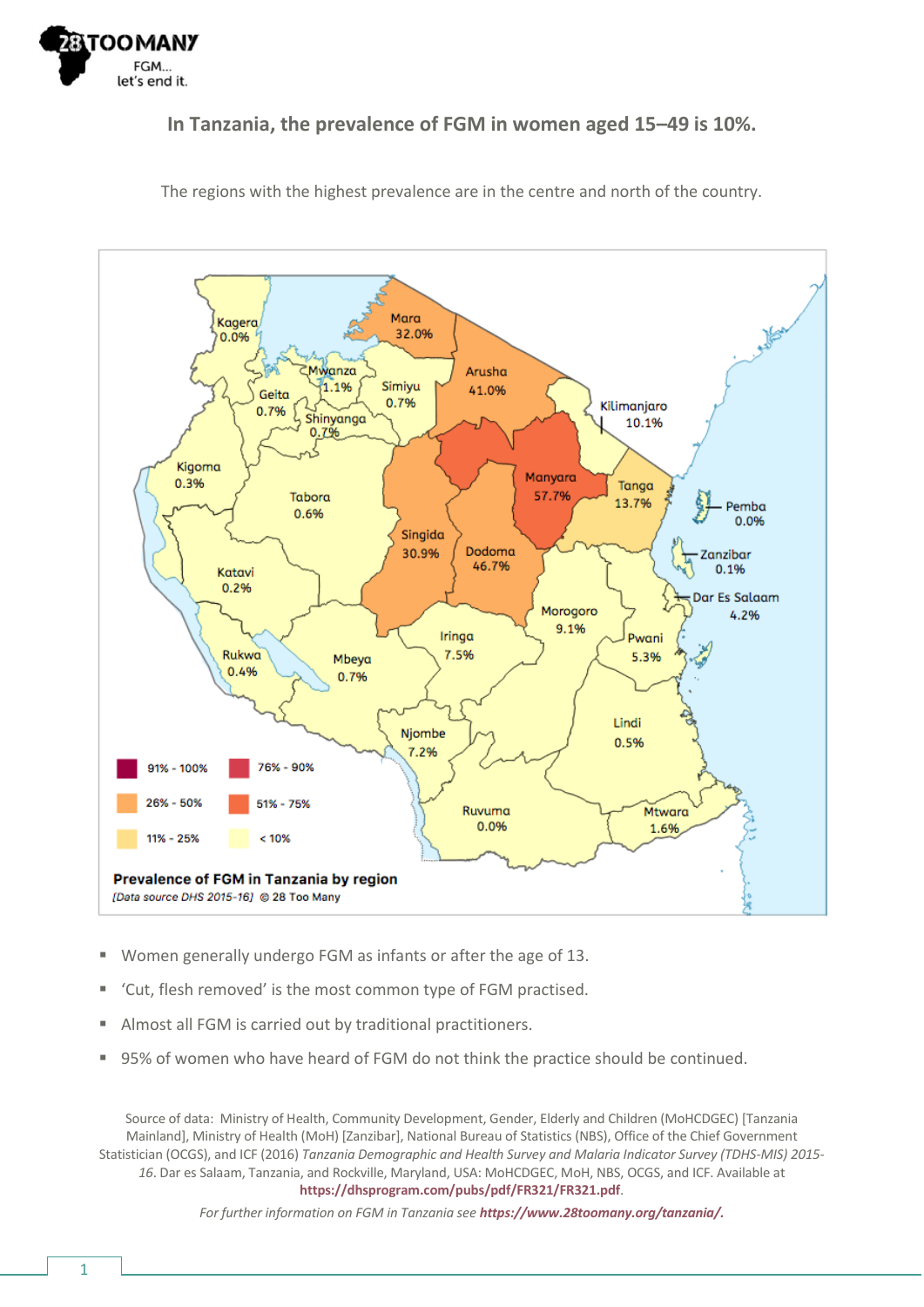

# Domestic Legal Framework

| <b>Overview of Domestic Legal Framework in Tanzania</b> |                                                                            |  |  |  |  |
|---------------------------------------------------------|----------------------------------------------------------------------------|--|--|--|--|
|                                                         |                                                                            |  |  |  |  |
| The Constitution explicitly prohibits:                  |                                                                            |  |  |  |  |
| X                                                       | Violence against women and girls                                           |  |  |  |  |
| X.                                                      | Harmful practices                                                          |  |  |  |  |
| X                                                       | Female genital mutilation (FGM)                                            |  |  |  |  |
|                                                         |                                                                            |  |  |  |  |
| <b>National legislation:</b>                            |                                                                            |  |  |  |  |
| $\times$                                                | Provides a clear definition of FGM                                         |  |  |  |  |
| $\checkmark$                                            | Criminalises the performance of FGM                                        |  |  |  |  |
| $\checkmark$                                            | Criminalises the procurement, arrangement and/or assistance of acts of FGM |  |  |  |  |
| X                                                       | Criminalises the failure to report incidents of FGM                        |  |  |  |  |
| X                                                       | Criminalises the participation of medical professionals in acts of FGM     |  |  |  |  |
| X                                                       | Criminalises the practice of cross-border FGM                              |  |  |  |  |
|                                                         |                                                                            |  |  |  |  |
| ✓                                                       | Government has a strategy in place to end FGM                              |  |  |  |  |

# What is The Law Against FGM?

An overview of the International and Regional Treaties signed and ratified by Tanzania can be found in Appendix I of this report.

Tanzania's legal system is based on English common law; judicial review of legislative acts is limited to matters of interpretation.

Although the **Constitution of Tanzania (1977)**<sup>1</sup> does not directly reference harmful practices or FGM, **Article 9** imposes an obligation on the State to respect and preserve human dignity and rights, to accord men and women equal rights and to eradicate all forms of discrimination. **Article 13** addresses equality further and states that 'all persons are equal before the law and are entitled, without any discrimination, to protection and equality before the law' and charges the State to implement procedures that take into account that 'no person shall be subjected to torture or inhuman or degrading punishment or treatment.' **Article 16** also states, 'Every person is entitled to respect and protection of his person' and 'privacy of his own person'.

**The main law criminalising FGM in Tanzania is the Sexual Offences Special Provisions Act 1998 (***SOSPA***), which amended Section 169 of the Penal Code and prohibits FGM on girls under the age of 18 years.<sup>2</sup>**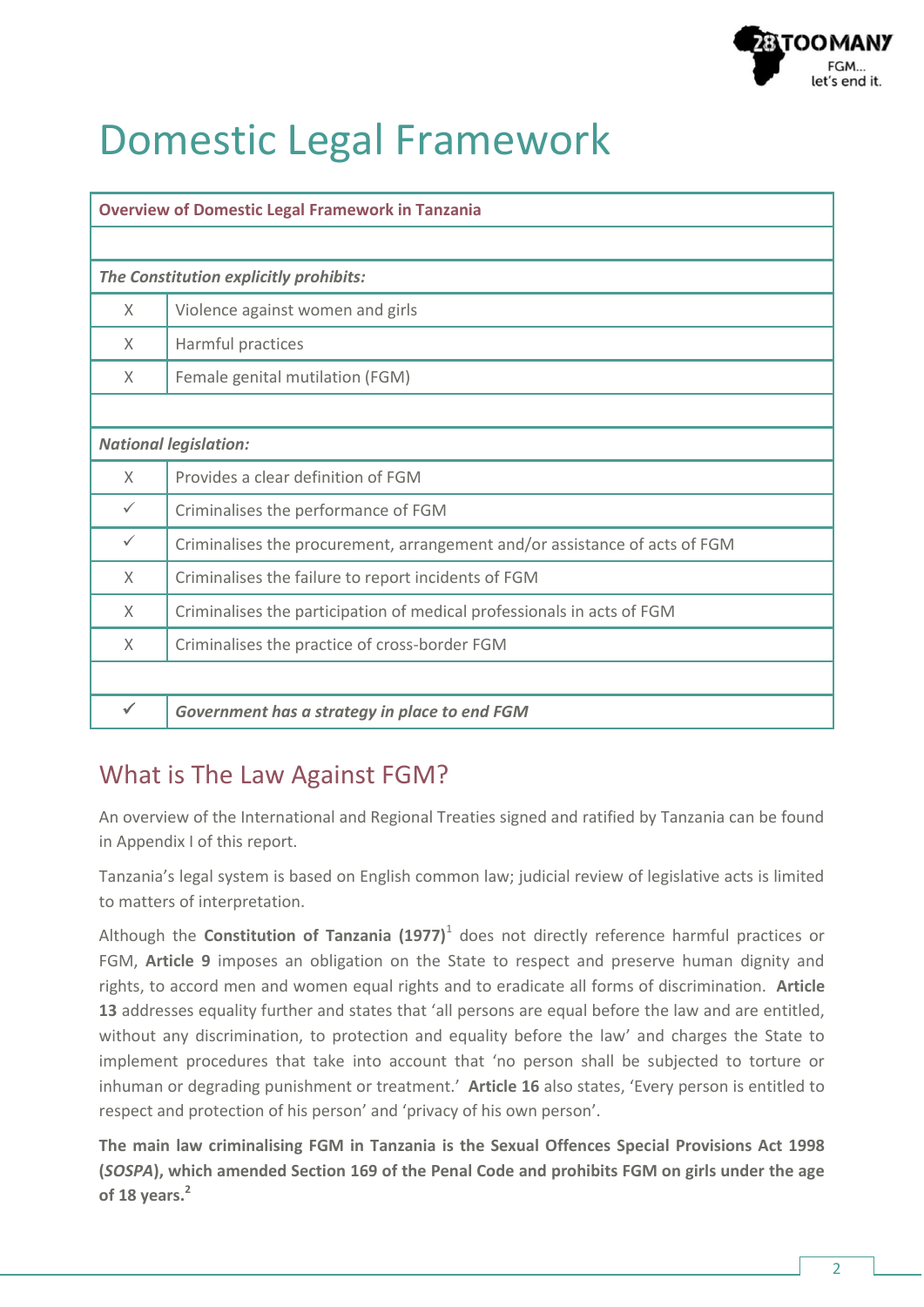

# What The Law Covers

**Article 21 of the SOSPA** does not give a definition of FGM; it inserts a new **Section 169A(1)** into the **Penal Code** prohibiting the performance and procurement of FGM as follows:

*21. The Penal Code is hereby amended by inserting immediately after section 169 the following:*

*169A.-(l) Any person who, having the custody, charge or care of any person under eighteen years of age, ill treats, neglects or abandons that person or causes female genital mutilation or procures that person to be assaulted, ill treated, neglected or abandoned in a manner likely to, cause him suffering or injury to health, including injury to, or loss, of sight or hearing, or limb or organ of the body or any mental derangement, commits the offence of cruelty to children.*<sup>3</sup>

**Therefore, anyone committing FGM on a person under 18 years of age who is under their custody, charge or care will be subject to punishment.**

Failure to report FGM that has taken place or is planned is not directly addressed under this law.

In addition, the **Law of the Child Act 2009**<sup>4</sup> protects persons under the age of 18, and **Article 13(1)** makes it a criminal offence to 'subject a child to torture, or other cruel, inhuman punishment or degrading treatment including any cultural practice which dehumanizes or is injurious to the physical and mental well-being of a child.' As a child protection law, **Article 18** also allows the court to issue a care order or an interim care order to remove the child from any harmful situation.

#### *Medicalised FGM*

The prevalence of medicalised FGM appears to be low in Tanzania: approximately 1–2% of women and girls are thought to be cut by a health professional.

The **SOSPA**, under **Section 169A**, does not refer to FGM carried out by health professionals or in a medical setting.

Addressing medical malpractice, however, the **Medical, Dental and Allied Health Professionals Act of 2016**<sup>5</sup> defines professional misconduct under **Section 3** as where 'the practitioner has fallen short of standard of conduct expected among members of the profession, and such falling short is considered to be unacceptable or dishonourable to the profession.' Although this law does not address harmful practices such as FGM, under **Sections 6 and 7** it gives powers to the Medical Council established under the Act to promote and enforce medical ethics and to 'caution, censure, suspend from practice, erase from the Register, Roll and List after being found guilty and convicted of an offence of professional misconduct' any professional. This includes anyone lowering the esteem or integrity of the profession.

In 1995 The Medical Association of Tanzania published *Guiding Principles on Medical Ethics and*  Human Rights in Tanzania (1995)<sup>6</sup>. This document notes under Principle 7 (on 'Medical Care for **Vulnerable and Disadvantaged Groups')** that 'hazards to the health of the girl child include adverse traditional practices such as genital mutilation' and requires doctors to 'expose the dangers of such practices with the aim of changing such beliefs and attitudes which support them.' Further to this, a reference to physicians' responsibilities to prevent FGM is made at **Principle 11 (on 'Health Promotion and Preventive Medicine')**, which states that they should 'seek, through community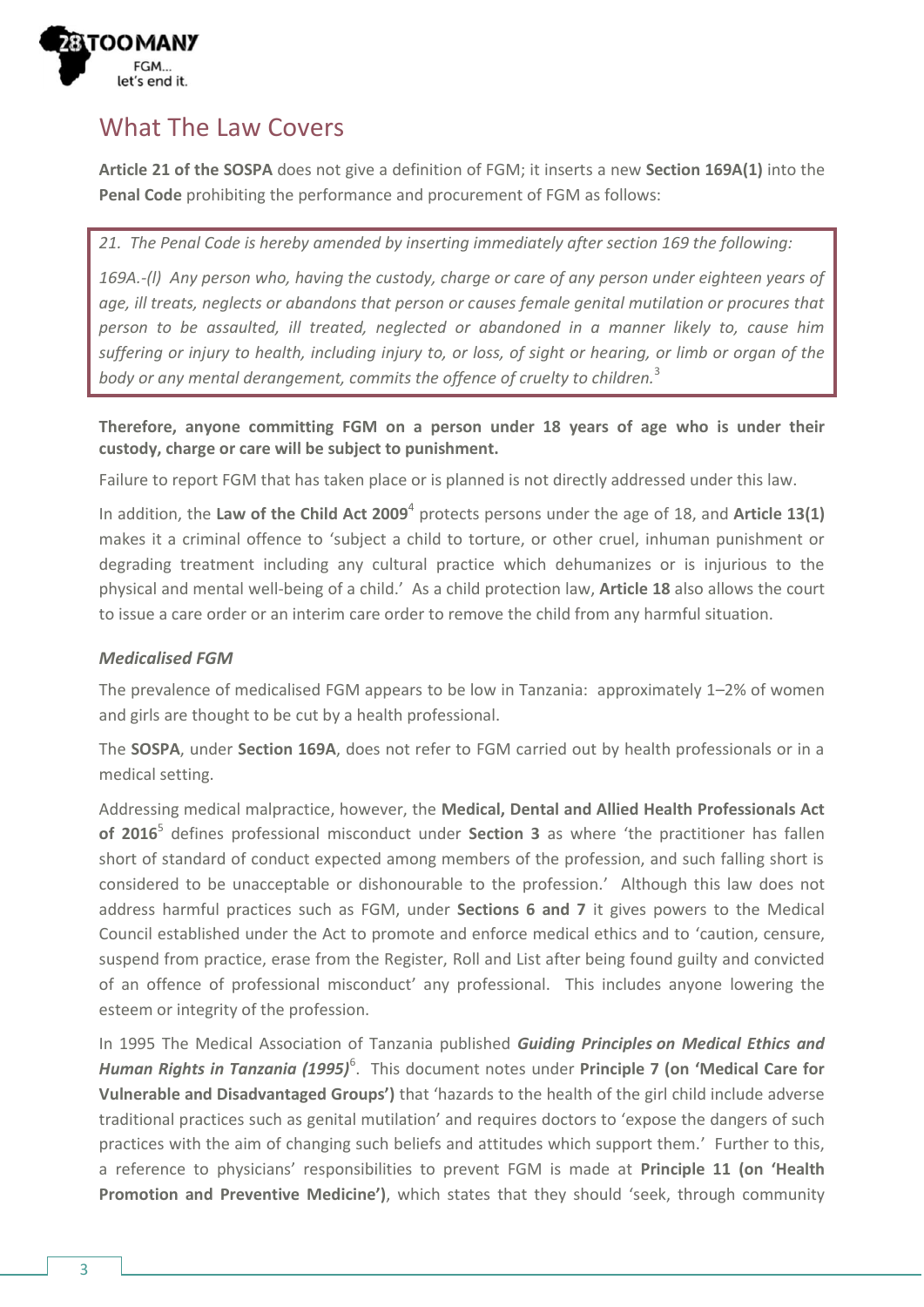

participation, to modify adverse social behaviour such as early marriage, female genital mutilation, that have a deleterious effect on women's health.'

#### *Cross-Border FGM*

In some countries where FGM has become illegal, the practice has been pushed underground and across borders to avoid prosecution. Tanzania shares borders with other countries where the existence and enforcement of anti-FGM laws varies, including Kenya and Uganda. The movement of families across borders to perform FGM remains a complex challenge for the campaign to end FGM in East Africa, and women and girls living in border communities can be particularly vulnerable.

According to media reports, the movement across the border for FGM continues between Tanzania and Kenya. In the Kuria community, for instance, circumcisers reportedly continue to cross from Kenya in the knowledge that the law in Tanzania is not as strict and they may avoid prosecution.<sup>7</sup>

Whilst the police are working with their Kenyan counterparts to tackle this movement (for instance, in the Tarima/Rorya Special Zone)<sup>8</sup>, the current national legislation in Tanzania fails to support these efforts by not addressing cross-border FGM. **Section 169A** neither explicitly criminalises nor punishes FGM carried out on or by Tanzanian citizens in other countries. However, **Article 6(b) of the Tanzanian Penal Code** does state that the jurisdiction of the Courts of Tanganyika for the purposes of the Code extends to 'any offence committed by a citizen of Tanganyika, in any place outside Tanganyika.' 9

### Penalties

The new **Section 169A (2) in the Penal Code**, as stated in **Article 21 of SOSPA**, sets out the following penalties for anyone performing and procuring FGM in Tanzania:

- **IF** imprisonment for not less than five years and not exceeding 15 years;
- a fine not exceeding 300,000 shillings (approx. US\$135); or
- **•** both the fine and imprisonment.

The perpetrator will also be ordered to pay compensation to the victim of the crime of an amount determined by the court.

In addition, any person in violation of **Section 13(1) of the Law of the Child Act 2009** shall under **Section 14** be liable on conviction to a fine not exceeding five million shillings (approx. US\$2,200), or to imprisonment for a term not exceeding six months, or both.

### Regional FGM Law

In 2016 the East Africa Community (which includes Kenya, South Sudan, Tanzania and Uganda) enacted the **East African Community Prohibition of Female Genital Mutilation Act** (*EAC Act*) <sup>10</sup> to promote cooperation in the prosecution of perpetrators of FGM through the harmonisation of laws, policies and strategies to end FGM across the region. The EAC Act aims to raise awareness about the dangers of FGM and provide for the sharing of information, research and data.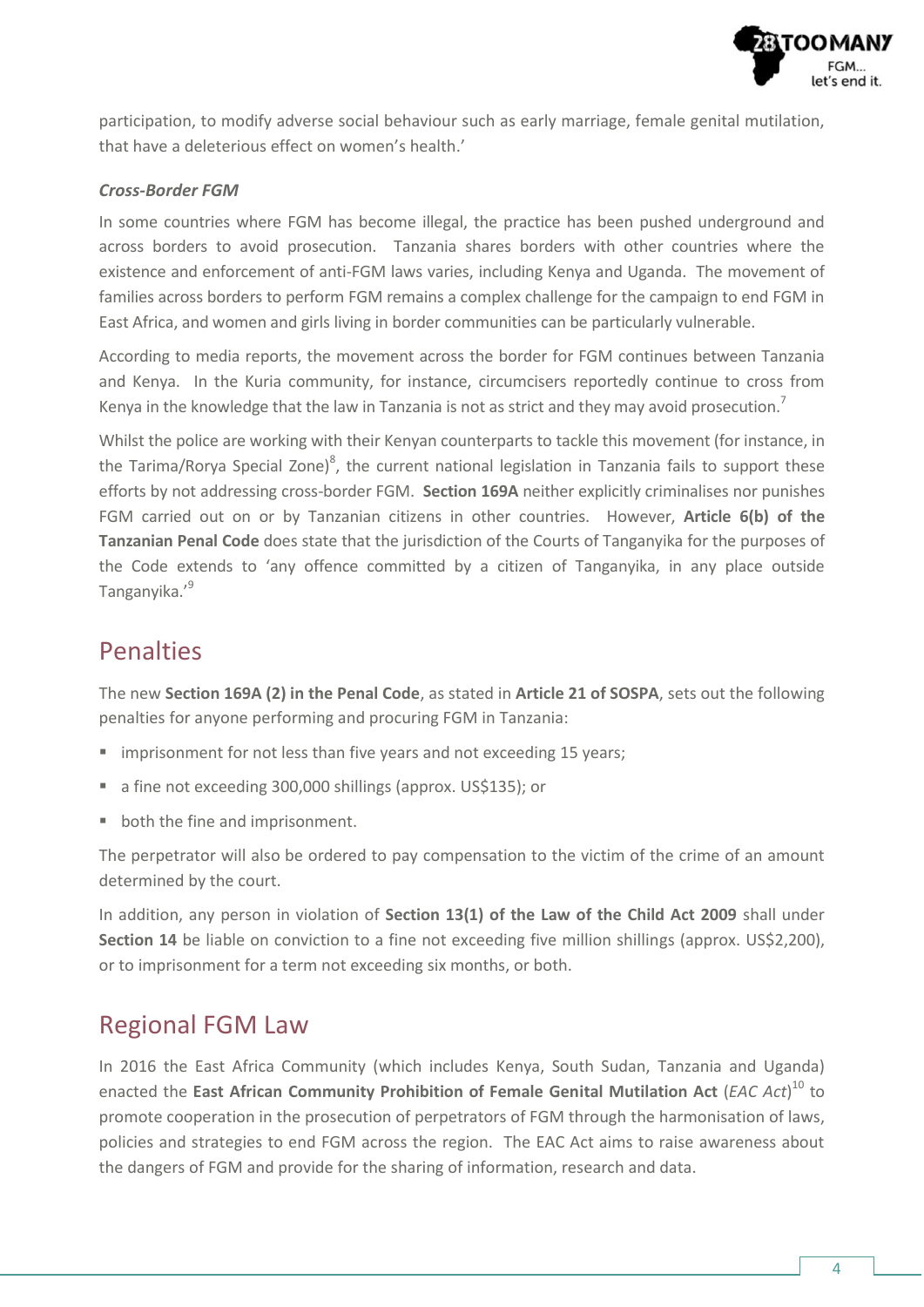

**The EAC Act** defines FGM at **Article 2** as 'all procedures that involve partial or total removal of the external female genitalia, or other injury to the female organ for non-medical reasons' and sets out its objectives in **Article 3**, which include **(a)** prohibiting FGM as a 'trans-national crime' across member states, **(b)** setting minimum penalties for FGM, **(c)** establishing institutions to foster cooperation and **(d)** developing and harmonising policies, laws, strategies and programmes to prosecute offenders, prevent FGM and provide services to victims and girls at risk of FGM.

The content of the regional law is similar to the Kenyan FGM Act 2011 and sets out the following penalties in **Part II (***Female Genital Mutilation and Related Offences***)**:

- **Article 4(1)** performance of FGM carries a punishment of a minimum of three years' imprisonment;
- **Articles 4(2) & (3)** 'aggravated' FGM carries a punishment of imprisonment for life. 'Aggravated' FGM occurs if the procedure results in the death or disability of the victim, or if she is infected with HIV, or if the perpetrator is a parent, guardian or health worker;
- **Article 10 –** anyone using derogatory or abusive language or ridiculing a woman (or her male partner) for undergoing or not undergoing FGM will be imprisoned for a minimum of six months;
- **Article 11 –** imprisonment for a minimum of three years or a fine of not less than US\$1,000, or both, applies to anyone procuring, aiding or abetting the practice of FGM (under **Article 5**), participating in cross-border FGM (under **Article 6**), using premises for FGM (under **Article 7**), possessing cutting tools or equipment (under **Article 8**) or failing to report FGM that has taken place, is taking place or is planned (under **Article 9**).

Further protective measures are set up in Article 12, which states that compensation may be sought from the perpetrator for the victim of FGM, and in Article 13, under which, if EAC state members are satisfied that a girl or woman is at risk of undergoing FGM, they may issue protection orders.

**Part IV (***Miscellaneous Provisions***) of the EAC Act** requires member states to adopt comprehensive FGM laws and include in their national budgets resources to protect women and girls from FGM, provide support services to victims, and undertake public-education and sensitisation programmes on the dangers of FGM. A regional database on cross-border FGM will be established, supported by exchanges of criminal intelligence, training of key personnel and strengthening of cross-border security. Finally, and of note for Tanzania, the law states at **Article 16**, 'This Act shall take precedence over other Partner State laws to which its provisions relate' (i.e. the penalties may be higher than those that currently exist in member states).

# Implementation of The Law

#### Cases

Enforcement of the anti-FGM law in Tanzania has been variable, and there is an absence of comprehensive information on the number of cases brought to court and the outcome of any prosecutions. It has been reported that most police stations do not have sufficient documented records on FGM cases and this undermines efforts to eradicate the practice.<sup>11</sup> A lack of evidence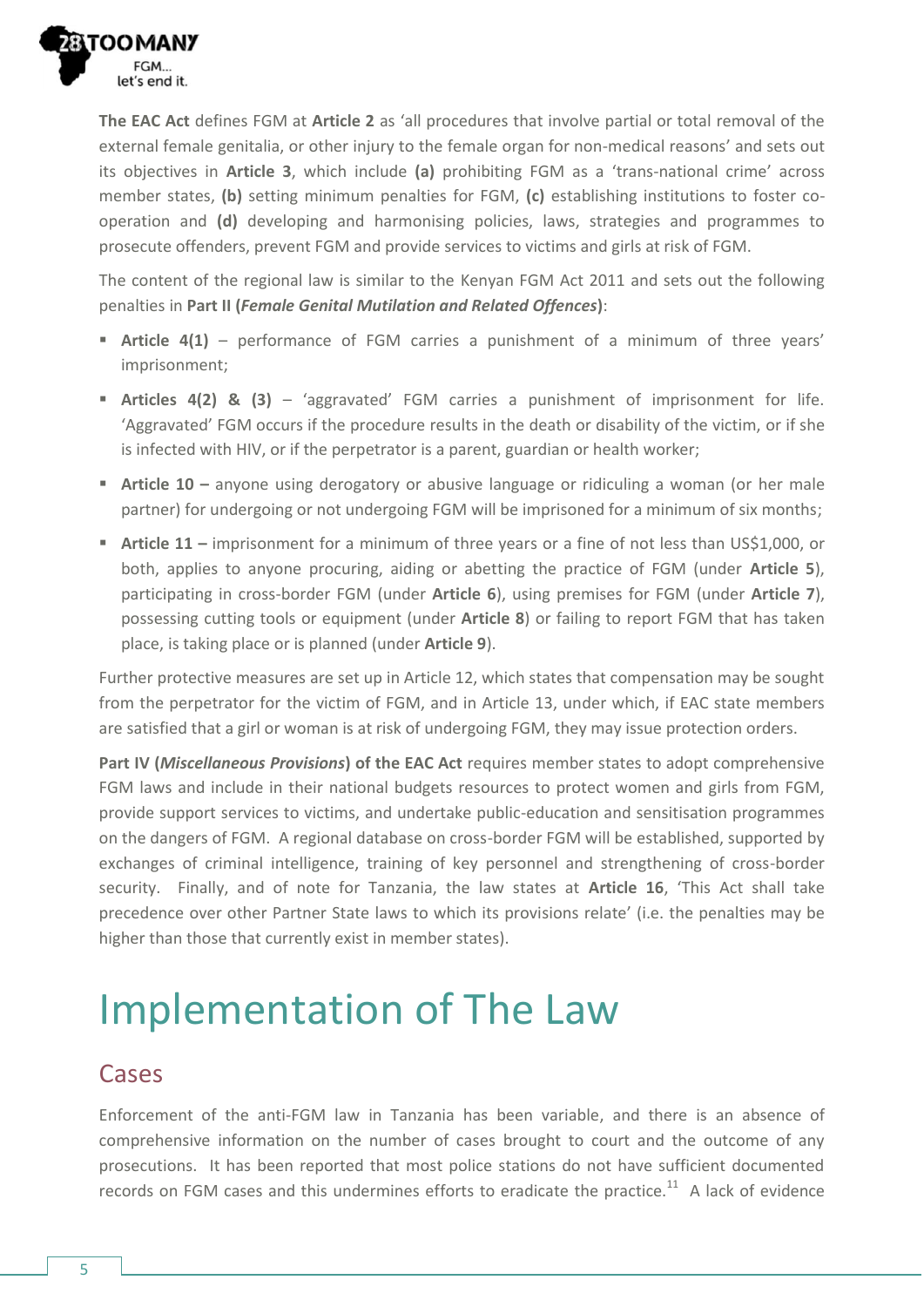

and social pressures on victims often mean cases are withdrawn before reaching court or witnesses fail to appear.

Media reports over the last few years reveal that police in the northern districts of Tanzania, such as the Mara region, have made a number of arrests during the December 'cutting season'. Examples include:

- **December 2013: police in northern Tanzania broke up an illegal FGM ceremony and rounded up** 38 people, including 7 cutters, 21 girls and their parents. Some were due to appear in court, but no further case details are available.<sup>12</sup>
- December 2016: eight women were arrested and charged with performing FGM on hundreds of girls in the Tarime district. $^{13}$
- December 2016: two women were charged with FGM on a 14-year-old girl in the Serengeti district. The women – her grandmother and the cutter – were sentenced to three years in prison and fines of 300,000 shillings each, and were ordered to pay the teenage victim 2 million shillings each as compensation upon completion of their sentences.<sup>14</sup>
- January 2017: a 16-year-old single mother and her great-grandmother were arrested in the Manyara region after the death of a new-born girl following the performance of FGM by the older woman on the infant when she was just five days old. No further case details are available.<sup>15</sup>

### Relevant Government Authorities and Strategies

**The Ministry of Health, Community Development, Gender, Elderly and Children** is responsible for issues relating to violence against women and girls in Tanzania. The strategy to tackle harmful practices, such as FGM and child marriage, is set out in **The National Plan of Action to End Violence against Women and Children 2017–2022**. <sup>16</sup> It sets out the measures to be taken to end FGM, including the development of a communication strategy and advocacy campaigns involving religious and influential leaders and policy-makers 'to promote positive norms and values and address gender inequalities' through community dialogue, data collection and training across ten regions. Regarding the law, the Plan aims to engage police forces and local government authorities to respond sensitively and appropriately to cases of FGM.

The Government works in partnership with a range of international and national non-governmental organisations, including the **Tanzania Coalition against FGM**. Members, such as the **Network Against Female Genital Mutilation**, carry out various interventions, including awareness campaigns and training workshops in practising communities. They also operate safe shelters for girls escaping FGM and train local police and magistrates to ensure the law is understood and the justice system is accessible to all community members (through the establishment of 'Police Gender Desks' at regional and district levels). $17$ 

Other strategies to combat FGM have included the introduction of courses on the prevention of FGM for medicine, health and social-science students across three universities.<sup>18</sup>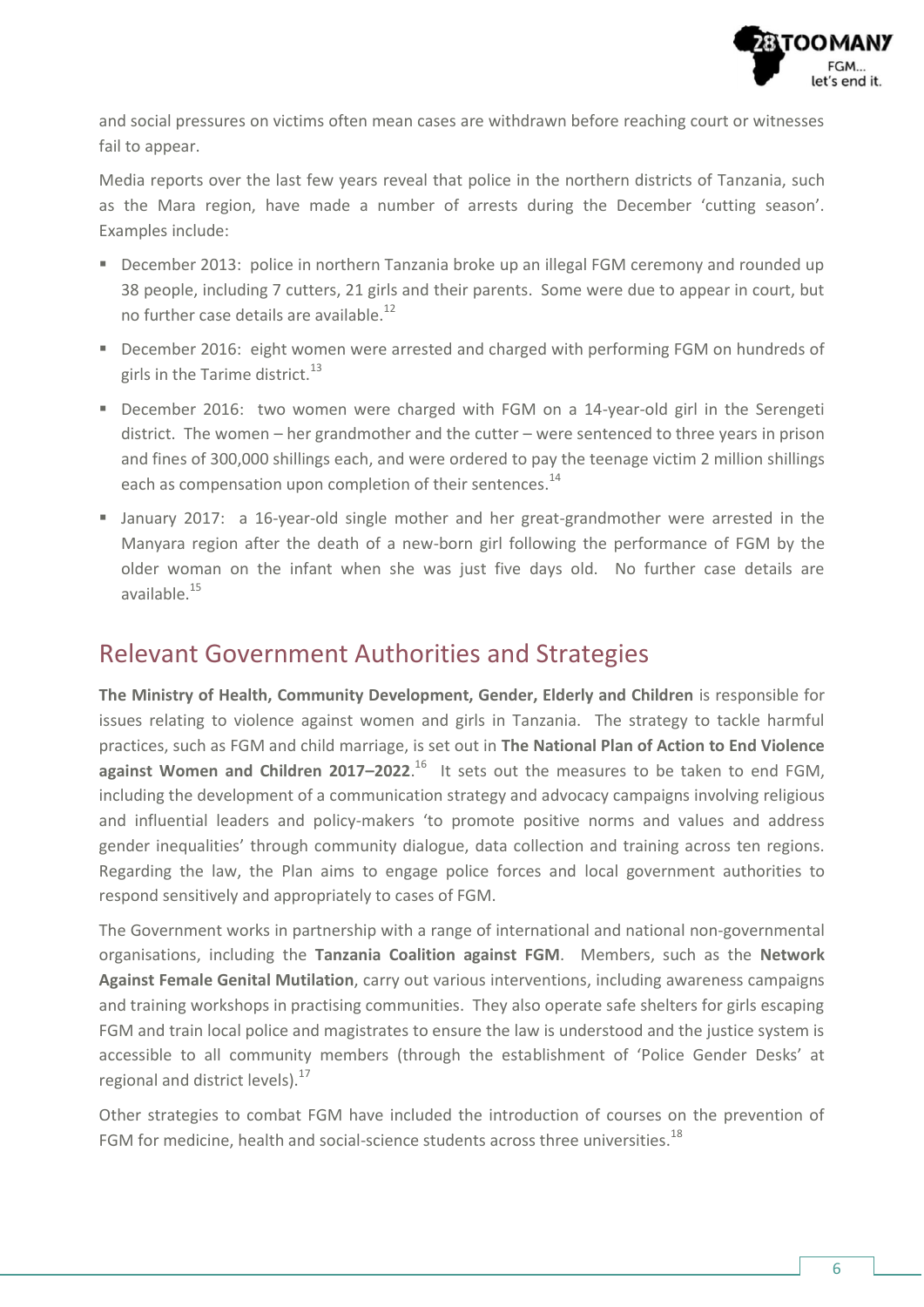

# Civil Society Observations

Although available data suggests a gradual trend towards lower FGM prevalence among younger women in Tanzania in response to government and civil society efforts<sup>19</sup>, there remain concerns on the limited effectiveness and implementation of the anti-FGM law, including:

- **Example 1** insufficient knowledge of the law;
- **ightharror indequate police resources and poor investigation methods;**
- **•** reluctance of victims to testify against family and community members;
- **bribery of local leaders and members of the judiciary to drop cases;**
- threats of violence from the community against police intervention; and
- new techniques being adopted to avoid prosecution, including cutting infant girls.<sup>20</sup>

Civil society also notes that the law is failing to support girls who are at risk of FGM in remote rural areas and who continue to run away and seek refuge in shelters. Police and court officials need adequate training to deal with FGM cases, and there is a necessity for investigations and prosecutions to be sped up and adequate protection for victims and witnesses to be provided. Civil society also urges for strengthened national laws on cross-border FGM to support police efforts and discourage Kenyan cutters from practising in Tanzania to avoid prosecution.

There have also been calls on the Government to amend the law to protect women and girls of all ages, not just those under  $18.<sup>21</sup>$  The law is also structured in a manner that attributes criminal liability to only those who are parents, guardians or have custody over the girl and, as such, means that those closest to the victim are the ones most likely to face criminal charges.<sup>22</sup> This brings a number of challenges in itself and does not address the fact that all perpetrators of FGM should be subject to punishment, including traditional practitioners and anyone who assists them.

The national law does not currently criminalise the use of derogatory language against uncut women, although this is addressed in the regional EAC Act. However, as well as protection from abusive language, uncut women and girls (and their families) should also be protected by the law from all forms of intimidation and actions that exclude them from society, including from family and community activities.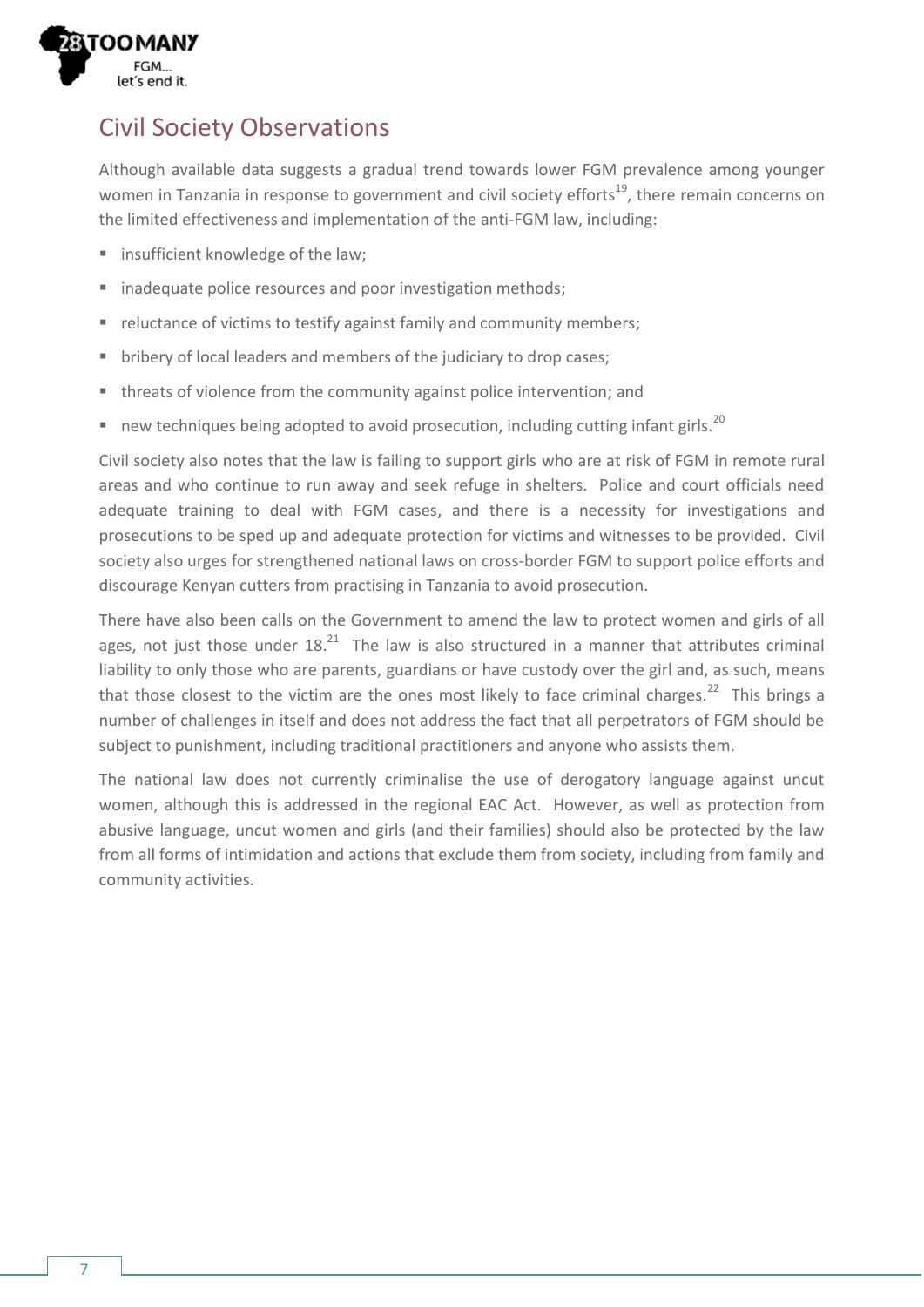

# Conclusions and Suggestions for Improvement

# Conclusions

- **Article 21 of SOSPA**, which inserted **Section 169A into the Penal Code**, criminalises and punishes the performance and procurement of FGM on girls under 18 years of age by anyone who has custody, charge or care of the girl. It does not, however, give a clear definition of FGM, nor explicitly address medicalised FGM, cross-border FGM or the failure to report FGM.
- **Implementation and enforcement of the law remains weak in rural areas of Tanzania, where** prevalence remains high, and many cases do not progress through the courts. There is a lack of police resources, adequate training and documented evidence, and knowledge of the law remains poor.
- Cross-border movement between Kenya and Tanzania remains a huge challenge.
- Although many gaps remain in the national legislation, the Tanzanian Government, as a member of the East African Community, can move forward by implementing in full the **EAC Act** enacted in 2016. This takes precedence over the national law and is a much more comprehensive piece of legislation to tackle FGM and promote cross-border participation.

# Suggestions for Improvement

#### *National Legislation*

- As a member of the East African Community, Tanzania should fully implement the EAC Act (which takes precedence over national law) to tackle FGM.
- The national law itself could also be strengthened by reflecting the detailed content of the EAC Act and ensuring protection for women and girls of all ages and punishment for all perpetrators, including medical professionals. Those victims who are pressured by society into agreeing to FGM should not be subject to further punishment.
- The national law needs to clearly address cross-border FGM and the failure to report FGM that has taken place or is planned.
- The law needs to protect uncut women and girls (and their families) from both abusive language and actions that exclude them from society, including from family events and community activities.
- Laws need to be made accessible to all members of society and easy to understand in all local languages.

#### *Implementation of the Law*

- Adequate monitoring and reporting of FGM cases in Tanzania would improve efficiency and inform policy makers, the judiciary, the police, civil society and all those working to implement and enforce the law.
- Anti-FGM programmes should disseminate clear, easy-to-understand and accurate information around the law.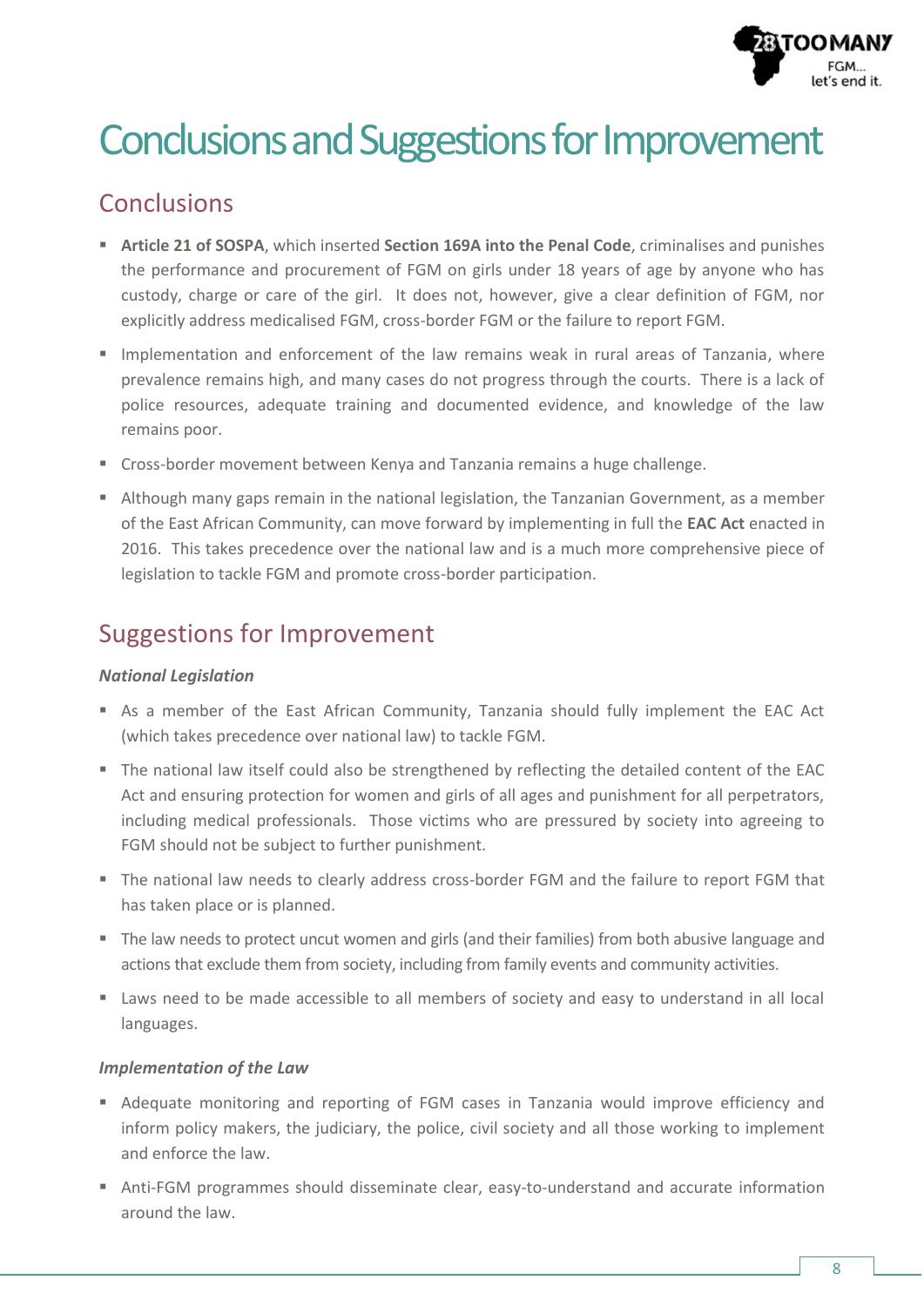

- There needs to be a focus on further strengthening partnerships across borders where illegal activity continues to take place.
- Increased involvement of local and religious leaders in education around the law should be encouraged, including education on their responsibilities and the importance of the law in protecting women and girls in their communities.
- Judges and local police need adequate support and training around the law and enforcement procedures. They should be encouraged to fully apply the sentences provided for by the legislation.
- Tribunals could be encouraged to make sure any prosecutions relating to FGM are clearly reported, including through local media such as community radio, and made available in local languages.
- **Increased support and protection for victims and witnesses in FGM cases is needed.**
- Where literacy rates are low, information around the law needs to be made available through different media channels and resources, particularly in remote rural areas, where girls are at greatest risk.
- Mandatory reporting of instances of FGM by medical staff in hospitals and health centres could be considered.
- Where they are currently unavailable and a need is identified, appropriate protection measures (for example, emergency telephone helplines or safehouses) should be put in place for girls at risk of FGM.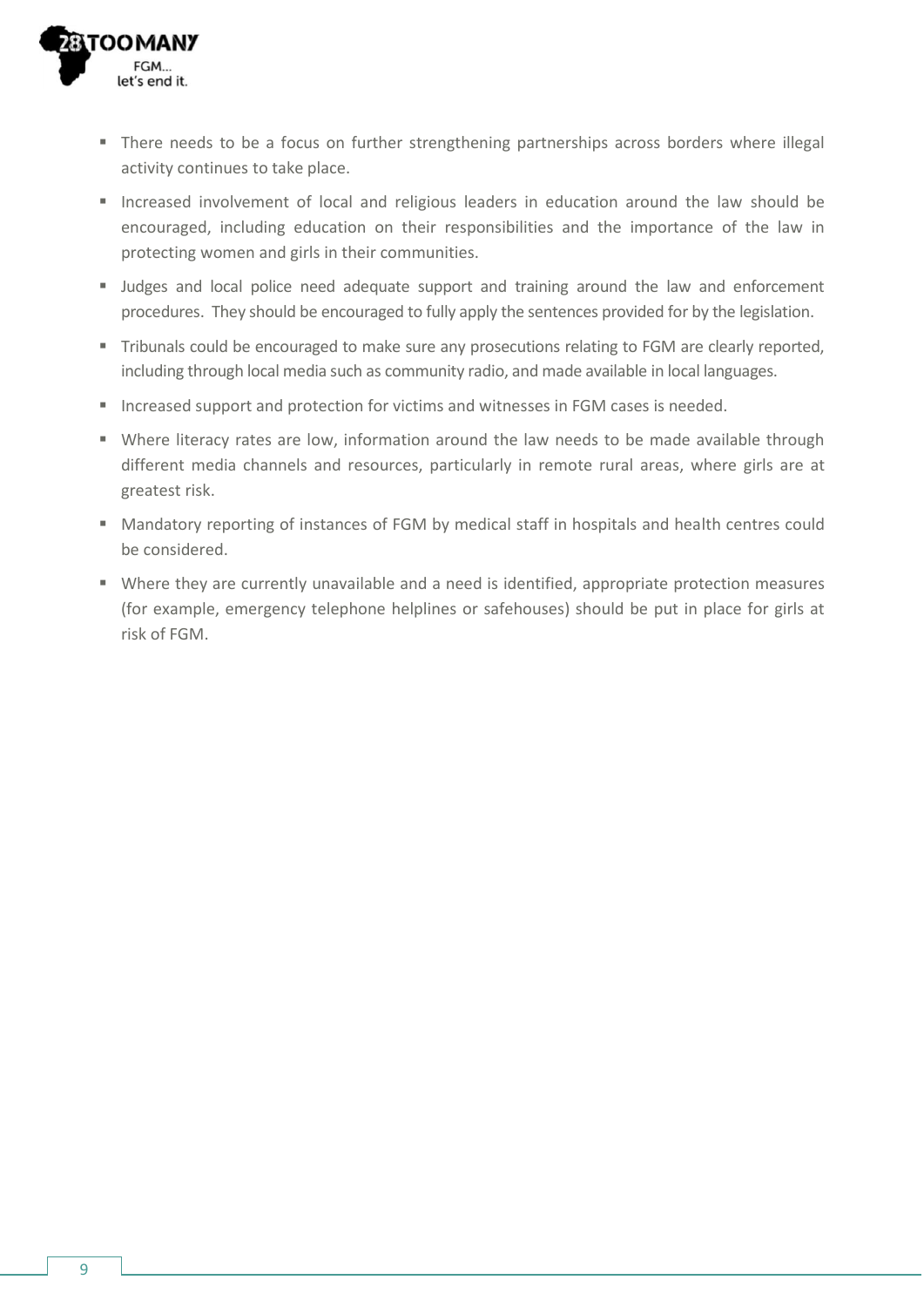

# Appendix I: International and Regional Treaties

| <b>TANZANIA</b>                                                                                                                                 | <b>Signed</b>        | <b>Ratified</b>      | <b>Acceded</b>       | <b>Reservations</b><br>on reporting? |  |  |
|-------------------------------------------------------------------------------------------------------------------------------------------------|----------------------|----------------------|----------------------|--------------------------------------|--|--|
| <b>International</b>                                                                                                                            |                      |                      |                      |                                      |  |  |
| <b>International Covenant on Civil &amp; Political Rights</b><br>$(1966)$ (ICCPR)                                                               |                      |                      | $\checkmark$<br>1976 |                                      |  |  |
| International Covenant on Economic, Social &<br>Cultural Rights (1966) (ICESCR)                                                                 |                      |                      | $\checkmark$<br>1976 |                                      |  |  |
| Convention on the Elimination of All forms of<br>Discrimination Against Women (1979) (CEDAW)                                                    | $\checkmark$<br>1980 | $\checkmark$<br>1985 |                      |                                      |  |  |
| Convention Against Torture & Other Cruel,<br><b>Inhuman</b><br><b>Degrading</b><br><b>Treatment</b><br>or<br>or<br>Punishment (1984) (CTOCIDTP) |                      |                      |                      | Not signed                           |  |  |
| Convention on the Rights of the Child (1989)<br>(CRC)                                                                                           | $\checkmark$<br>1990 | $\checkmark$<br>1991 |                      |                                      |  |  |
| <b>Regional</b>                                                                                                                                 |                      |                      |                      |                                      |  |  |
| African Charter on Human & Peoples' Rights<br>(1981) (ACHPR) (Banjul Charter)                                                                   | $\checkmark$<br>1982 | $\checkmark$<br>1984 |                      |                                      |  |  |
| African Charter on the Rights and Welfare of the<br><b>Child (1990) (ACRWC)</b>                                                                 | $\checkmark$<br>1998 | $\checkmark$<br>2003 |                      |                                      |  |  |
| African Charter on Human and Peoples' Rights<br>on the Rights of the Women in Africa (2003)<br>(ACHPRRWA) (Maputo Protocol)                     | $\checkmark$<br>2003 | $\checkmark$<br>2007 |                      |                                      |  |  |

'**Signed**': a treaty is signed by countries following negotiation and agreement of its contents.

'**Ratified**': once signed, most treaties and conventions must be ratified (i.e. approved through the standard national legislative procedure) to be legally effective in that country.

'**Acceded**': when a country ratifies a treaty that has already been negotiated by other states.

 $\overline{\phantom{a}}$ 

<sup>1</sup> The United Republic of Tanzania (1977) *The Constitution of the United Republic of Tanzania of 1977*. Available a[t http://zlsc.or.tz/documents/tanzania%20constitution-%202009.pdf.](http://zlsc.or.tz/documents/tanzania%20constitution-%202009.pdf)

<sup>2</sup> The United Republic of Tanzania (1998) *The Sexual Offence Special Provisions Act 1998*. Available at [http://tanzania.go.tz/egov\\_uploads/documents/The\\_Sexual\\_Offence\\_Special\\_Provisions\\_Act,\\_4-1998\\_en.pdf.](http://tanzania.go.tz/egov_uploads/documents/The_Sexual_Offence_Special_Provisions_Act,_4-1998_en.pdf)

<sup>3</sup> *Ibid*., p.14.

<sup>4</sup> *The Law of the Child Act* (2009). Available a[t http://mcdgc.go.tz/data/Law\\_of\\_the\\_Child\\_Act\\_2009.pdf.](http://mcdgc.go.tz/data/Law_of_the_Child_Act_2009.pdf)

<sup>5</sup> The United Republic of Tanzania (2016) *The Medical, Dental and Allied Health Professionals Act, 2016.* Available a[t http://parliament.go.tz/polis/uploads/bills/1478781466-A%20BILL-THE%20MEDICAL,%20DENTAL%20AND%](http://parliament.go.tz/polis/uploads/bills/1478781466-A%20BILL-THE%20MEDICAL,%20DENTAL%20AND%20ALLIED%20HEALTH%20PROFESSIONALS%20ACT,%202016%20_FOR%20PRINTING_%20PRINT.pdf) [20ALLIED%20HEALTH%20PROFESSIONALS%20ACT,%202016%20\\_FOR%20PRINTING\\_%20PRINT.pdf.](http://parliament.go.tz/polis/uploads/bills/1478781466-A%20BILL-THE%20MEDICAL,%20DENTAL%20AND%20ALLIED%20HEALTH%20PROFESSIONALS%20ACT,%202016%20_FOR%20PRINTING_%20PRINT.pdf)

<sup>6</sup> Medical Association of Tanzania (1995) *Guiding Principles on Medical Ethics and Human Rights in Tanzania*. Available a[t http://www.mat-tz.org/component/content/article/1-latest-news/87-mat-documents.html.](http://www.mat-tz.org/component/content/article/1-latest-news/87-mat-documents.html)

<sup>7</sup> Martin Rwamba (2018) 'Tanzania urged to strengthen anti-FGM laws to discourage Kenyan circumcisers', *The Star*, 24 April. Available at [https://www.the-star.co.ke/news/2018/04/24/tanzania-urged-to-strengthen-anti](https://www.the-star.co.ke/news/2018/04/24/tanzania-urged-to-strengthen-anti-fgm-laws-to-discourage-kenyan_c1748045)[fgm-laws-to-discourage-kenyan\\_c1748045.](https://www.the-star.co.ke/news/2018/04/24/tanzania-urged-to-strengthen-anti-fgm-laws-to-discourage-kenyan_c1748045)